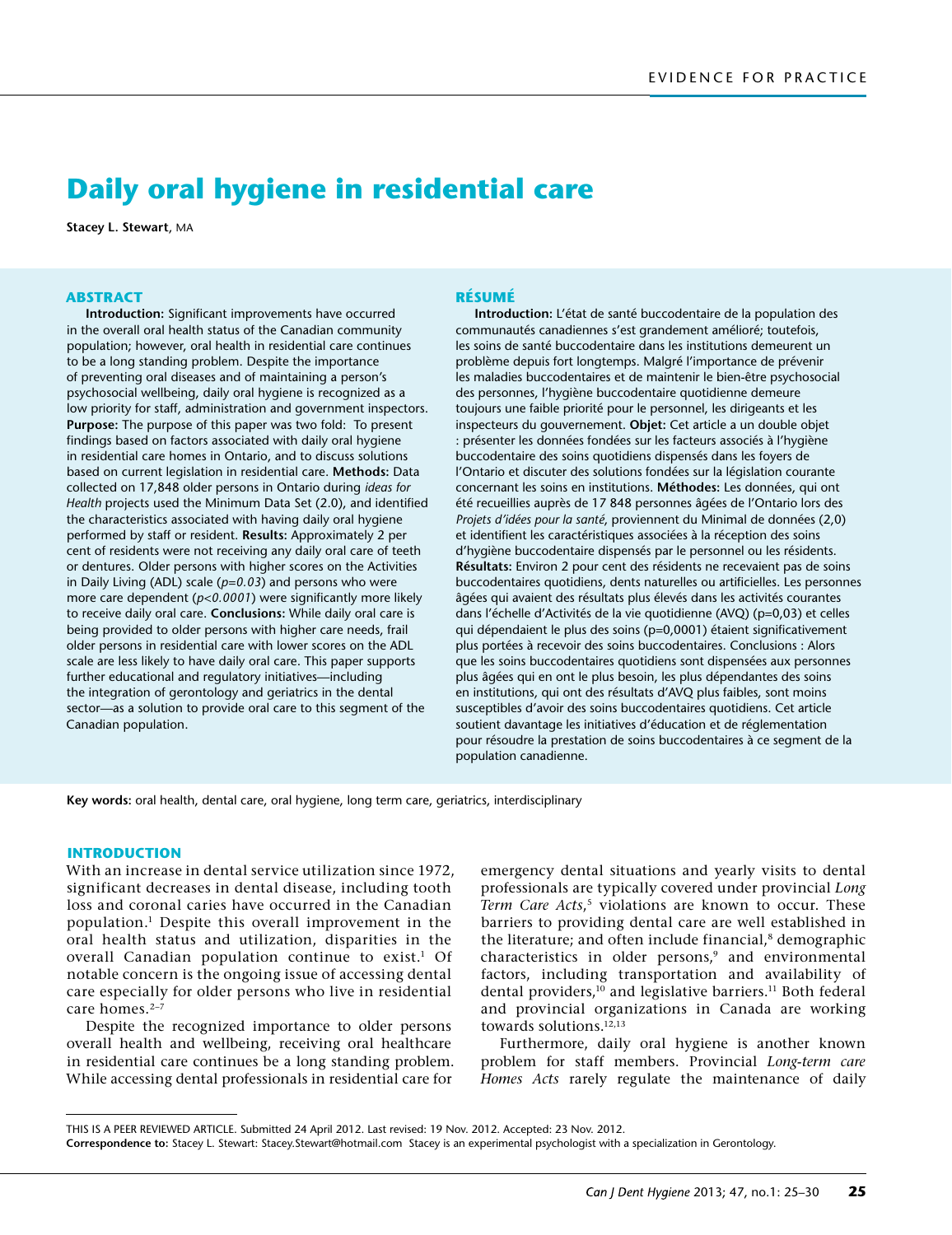oral hygiene,<sup>5</sup> and again, where such regulation exists, violations still occur. British Columbia, for instance, has a regulation that residential care homes take joint responsibility with dental professionals and staff for the maintenance of daily oral hygiene. However, Jiang and MacEntee<sup>11</sup> had found that both staff and administration did not implement such regulation due to inadequate collaboration among dental professionals, administrators and government inspectors. Despite staff recognizing the importance of providing oral care, conflicting priorities,  $14,15$ attitudes from administration and clear lack of attention from government officials<sup>11,14</sup> prevent older persons in residential care from receiving basic oral care.

Solutions to providing daily oral hygiene for the prevention and maintenance of dental diseases in residential care are less established. While a number of organizations in Canada have developed educational materials for staff members in residential care, $16-19$  these materials are often criticized for providing a "band-aid" approach to dental care. Of additional concern is that such initiatives often lack long term sustainability.<sup>20</sup> Consequently, active solutions by all persons involved in the overall care, including dental care of older persons, are urgently needed.

Few researchers within the gerontological literature have responded to providing solutions for older person's oral healthcare. While dental professionals have long advocated that oral healthcare will remain peripheral to other healthcare concerns until policy makers are informed of the problem, $4$  gerontologists have well understood the history of abuse and neglect issues in residential care, including both the prevention and maintenance of the physical health and psychosocial wellbeing within these care homes. While parts of the dental literature have focused on establishing a causal relationship between oral health and systemic diseases, $21-36$  older persons within care homes are already characterized by functional impairment along with clinical complexity. Instead of focusing on causal associations in these populations, ensuring both the prevention and maintenance of oral health for both the psychological and social wellbeing<sup>37</sup> and for nutritional aspects<sup>38</sup> of these persons should be of utmost priority for both gerontologists and policy makers in residential care.

 Development of any innovative approaches to providing dental care for older persons in this population will require careful consideration of the trends—for example, baby boomer health dynamics—regarding the oral health status of all Canadians, including those in residential care. While less than ten per cent of the Canadian population reside in residential care,<sup>39</sup> community surveys indicate a need to provide ongoing preventive dental care in residential care, now and in the future.<sup>1</sup> While strategies for improving the oral health of older people have been discussed for global policy implementation,<sup>40</sup> there is a clear absence of discussions surrounding oral health status of baby boomers in the future of dental health policy, and of solutions to providing daily dental hygiene in residential care.

Given the demographic urgency of providing oral care to older persons, the purpose of this paper was to present findings from a  $2008$  presentation<sup>40</sup> during the Canadian Association on Gerontology – Annual Scientific and Educational Meeting (ASEM). Using the resident assessment instrument MDS 2.0 data, the mandated assessment instrument through residential care homes in Ontario, the paper illustrates the extent of the oral care problems in residential care and investigates the factors associated with daily oral hygiene. Ultimately, the paper provides evidence base for solutions and educational and research initiatives for oral health in residential care in Canada.

## **METHODOLOGY**

## **Participants**

The participants in the sample consisted of 17,848 older persons, with the average length of stay as 706.4 days (SD=1082.4) in residential care. Approximately 68 per cent of the sample was female, and 45.4 per cent had natural teeth. The average age of the persons in the sample was 82 years (SD=10.5).

## **Data collection and analyses**

Secondary data analyses based on data collected in residential care homes in Ontario during the *ideas for Health* projects (2005–06) were examined.39 During the data collection phase, all assessments that were completed from trained assessors on the MDS (2.0) instrument were investigated for missing data and outliers by at least two *ideas for Health* project staff. Any missing data were sent back to the participating site coordinators for completion. All data were collated by two *ideas for Health* staff members. Ethics approval for data collection for the *ideas for Health* project was previously obtained through the University of Waterloo.

Data were obtained for these presentations by this author<sup>39-43</sup> using a secure data server designated for student access from the *ideas for Health* principal investigator. All students signed and completed forms for data privacy, protection and confidentiality. As this was an original exploratory population based study to investigate the factors associated with daily dental hygiene in residential care, previously published literature on daily oral hygiene in residential care homes,<sup>15</sup> were cross walked with the MDS 2.0 assessment items. Frequency analyses of all oral health problems were first conducted to illustrate the extent of the oral health status. As this was an exploratory analysis, T-tests were used determine which MDS 2.0 items were associated with daily oral hygiene (*p*<0.05).

## **Measures**

# *Items on oral health*

The oral health status of older persons in residential care, as measured on the MDS 2.0, consists of oral hygiene measures—daily cleaning of teeth or dentures or both by resident or staff member—and oral status measures. These items are divided to include: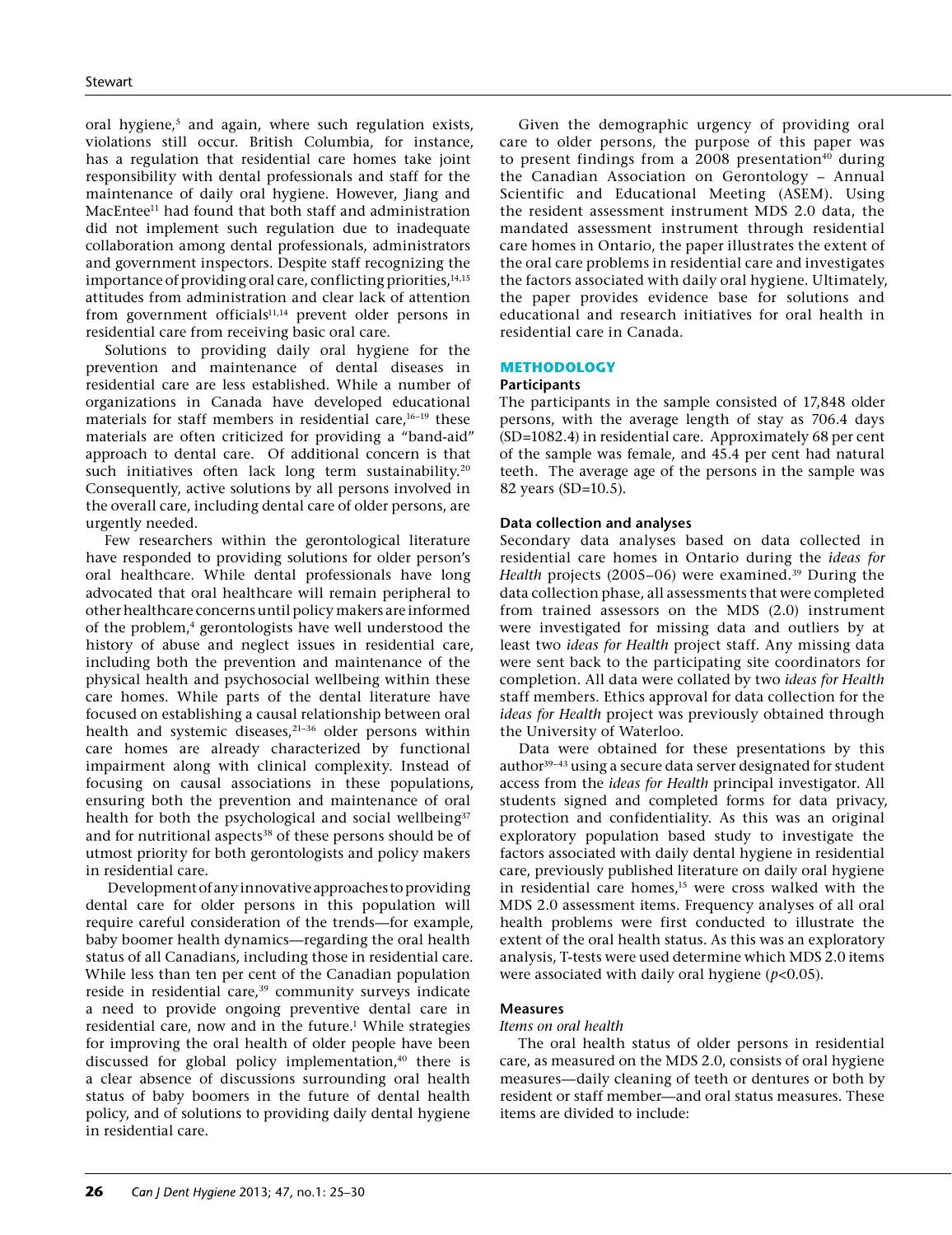- i. oral health problems—problems chewing, swallowing, and mouth pain, and
- ii. oral health diagnoses—debris present in mouth prior to going to bed; broken, loose, or carious teeth; inflamed gums, swollen or bleeding gums, oral abscesses, ulcers or rashes.

These items are assessed by staff members, and provide a set of minimum data in residential care.

# *Activities of daily living*

Lawton's activities of daily living (ADL) scale on the MDS 2.0 refers to a person's self performance regarding tasks of daily life—for example, moving between locations, eating, toilet use, and personal hygiene. Older persons can range from 0=independent (decisions are consistent, reasonable and safe) to 4=*severely impaired* (never or rarely makes decisions). Therefore, scores can range from 0 to 16, where higher scores indicate more severe impairment. Internal consistency for the ADL scale is high with alpha=0.90.41,44

# *Cognitive impairment*

The MDS 2.0 cognitive performance scale is modelled from the mini mental state examination (MMSE) and test for severe impairment (TSI). In providing a functional measure to define the older persons cognitive status, the cognitive performance scale measures six items on the MDS 2.0; 1) short term memory, 2) whether or not the resident is able to recall the current season, 3) whether the resident remembers the location of his or her room, 4) resident remembers staff member's faces or names, 5) resident is aware that he or she is in a nursing home, and 6) if the resident is able to make decisions regarding tasks of daily life. Assessors complete this section by checking off which items the resident was able to complete or recall during the last seven days. The scale ranges from 0=*intact* to 6=*severe impairment*. This scale was has high reliability of alpha= 0.89.44–46

# *Aggressive behaviour*

The frequency of behavioural symptoms is summed to create the aggressive behaviour scale, and includes:

- i. verbal abuse—whether staff members or other residents screamed, threatened, or cursed at,
- ii. physical abuse—others were hit, shoved, scratched or sexually abused,
- iii. socially inappropriate behaviour—resident was disruptive or engaged in self abusive acts, and
- iv. resisting care—medications and/or eating.

The scale has a high reliability of alpha =  $0.79^{43}$ 

# *Depressed affect*

Mood items are used to screen for depression in residential care homes.44 The scale consists of a core set of seven mood items which are: making negative statements, persistent anger, expressions of unrealistic fears, repetitive health complaints, repetitive anxious complaints, sad pained worried facial expressions, and tearfulness. Items are summed to give a possible score of 0–14, with higher

scores indicating more depressive symptomology. The MDS 2.0 depression rating scale is validated against the Hamilton depression rating scale and the Cornell scale for depression in patients with dementia, as well as the *Diagnostic and Statistical Manual of Mental Disorders* – 4th ed. (DSM-IV).<sup>47,48</sup>

# *Changes in health, end stage disease, signs and symptoms (CHESS)*

The CHESS scale was developed to detect frailty and instability in health.<sup>45</sup> The scale includes a count of health symptoms present, which are vomiting, dehydration, leaving food uneaten, weight loss, shortness of breath and edema. The scores on these items are added together, including items on end stage disease, decline in both cognition and activities of daily living. The scores on the scale range from 0=*no instability* to 5=*very severe instability.* Higher scores on the CHESS are shown with a reduction in survival time in chronic care populations.<sup>45,48</sup>

# *Index of social engagement*

The index on the MDS 2.0 consists of social activity by the resident. These items consider whether the person is at ease interacting with others, is doing planned or structured and self initiated activities, and whether the person establishes his or her own goals, pursues involvement in the life of facility, and accepts invitations into most group activities. The items are summed together to create a social engagement index, resulting in a score of 0–6, with higher scores indicating more social engagement within the care home.<sup>49</sup>

# **RESULTS**

Missing data and outliers for all measured variables were first investigated, and no problems were found. Characteristics of the study sample are presented in Table 1. Frequency analyses (n=17,848) determined that approximately 6 per cent (n=1070) of all residents in Ontario had debris present in their mouth prior to going to bed, and that they were experiencing oral health problems such as chewing problems (26.7%; n=4765), mouth pain (1.0%; n=178); broken, loose, or carious teeth (5.1%; n=910); inflamed gums, oral abscesses, mouth ulcers and rashes (1.3%, n=232).

**Table 1**. Characteristics of Ontario residents (n=17,848)

| <b>Characteristic</b> | <b>Number and Mean (SD)</b> |
|-----------------------|-----------------------------|
| Age at assessment     | 82.0 (10.5)                 |
| Length of stay        | 706.4 (1082.4)              |
| Sex                   | Female   68.3 (12187)       |
| Oral status           | Dentures   54.6 (9744)      |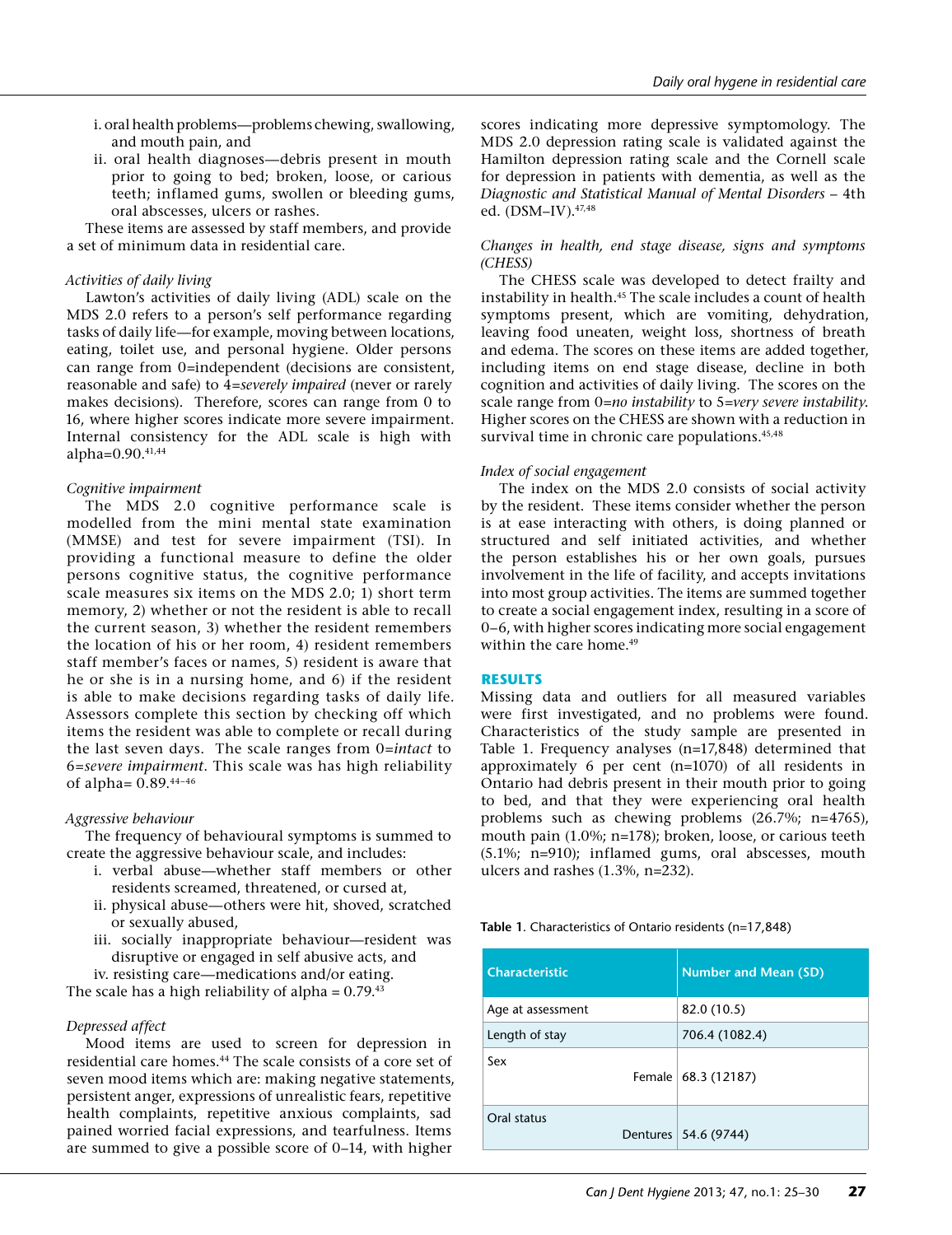| <b>Characteristic</b>      | No daily oral hygiene (n=499) | Received daily oral hygiene <sup>a</sup> (n= 17,349) | $p$ value |
|----------------------------|-------------------------------|------------------------------------------------------|-----------|
| Cognitive performance      | 2.7                           | 2.8                                                  | $p=0.57$  |
| Activities of daily living | 2.9                           | 3.5                                                  | $p=0.03$  |
| Aggressive behaviour       | 1.6                           | 1.7                                                  | $p=0.76$  |
| Depression                 | 1.8                           | 2.1                                                  | $p=0.17$  |
| <b>CHESS</b>               | 0.5                           | 0.7                                                  | p<0.0001  |
| Index of social engagement | 2.4                           | 2.5                                                  | $p=0.23$  |

**Table 2**. Factors associated with receiving daily oral hygiene in Ontario's residential care homes.

<sup>a</sup> Received any daily oral hygiene (teeth or dentures) by staff or resident

The factors associated with receiving daily oral hygiene by staff or resident are presented in Table 2. Approximately 2 per cent (n=499) of older persons in the provincial sample had no daily oral hygiene. Older persons with higher scores on the ADL scale  $(p=0.03)$  were significantly more likely to have daily oral hygiene. Furthermore, higher scores on the CHESS scale, indicating more health instability, were significantly more likely to have daily oral health care (*p*<0.0001). There were no significant differences regarding impairments in cognition, aggressive behaviour, social engagement and depressive symptomology (Table 2).

# **DISCUSSION**

The purpose of this paper was to present findings based on daily oral hygiene in residential care homes in Ontario, and to discuss solutions to providing such care. Older persons in this sample who had higher care needs were significantly more likely to have daily oral healthcare. These results highlighted that staff members in residential care were providing daily oral care to frail older persons who could not otherwise provide care to themselves—staff members undoubtedly cared for and made efforts for oral health and wellbeing of older persons. However, clinical complexity often resulted in rushed approaches to care including oral care. This was confirmed, as a number (n=499) of frail older persons reported no daily oral hygiene in Ontario's residential care homes in last seven days. This study additionally found that older persons who were frail but more care independent were less likely to have any daily oral care. Other research has found that older persons may hesitate to ask for assistance with oral hygiene.15 Clearly, the development and implementation of strategies for oral healthcare involving government, dental professionals and gerontologists are much needed and long overdue for older persons in residential care in Canada.

Development of strategies for oral health in residential care homes is imperative to ensure the overall wellbeing of Canadian older persons. The development of organizational strategies offers solutions in both the prevention and maintenance of oral health in the residential care sector. The integration of dental care in residential care homes has illustrated ongoing difficulty from the perspective of

dental professionals. Focus groups in the Pruksapong et al.46 study had discussed a stronger need for administrative support for the provision of oral healthcare in residential care. Furthermore, the groups had indicated that lack of interest among dental professionals, and inadequate education were the main barriers in the provision of oral healthcare in residential care, highlighting the need for educational approaches to solve the issue of providing daily oral hygiene. As a solution, working groups from the Canadian Dental Association<sup>9</sup> have recommended both gerontology and geriatric education and training for the dental sector with the need for interdisciplinary and interprofessional team based, collaborative care.<sup>11,12</sup>

Interdisciplinary approaches to training in gerontology are often hindered due to the structure of Canadian universities.47 The facilitation of gerontology at both undergraduate and graduate levels for dental professionals will assist in recruiting and preparing dental professionals for providing care to older persons in different care settings such as interprofessional teams in hospitals. It is important to note that while a lack of interest in providing dental care to this population can be addressed within dental education, there is a stronger realization of the need for both legislative and organizational changes for dentistry in residential care. For instance, while legislation in the majority of provinces has allowed independent dental hygienists to provide preventive care to this population, the scope of practice within residential care does not allow dental hygienists to provide dental care without a visit to dentist in last year.<sup>49</sup> Further regulatory initiatives in provinces regarding daily oral hygiene in residential care will assist in maintaining the overall oral and health of older persons. Both regulatory and educational changes to the practice of dentistry and dental hygiene—as with the creation of a specialized dental professionals—are imperative to meet the changing oral healthcare needs in this population, as are investigations surrounding baby boomer health dynamics in the future of dental health policy. Furthermore, systems' level research investigations and further investigation of different care models from gerontological researchers and practitioners will illustrate the most efficient and cost effective solutions to providing oral care in residential care.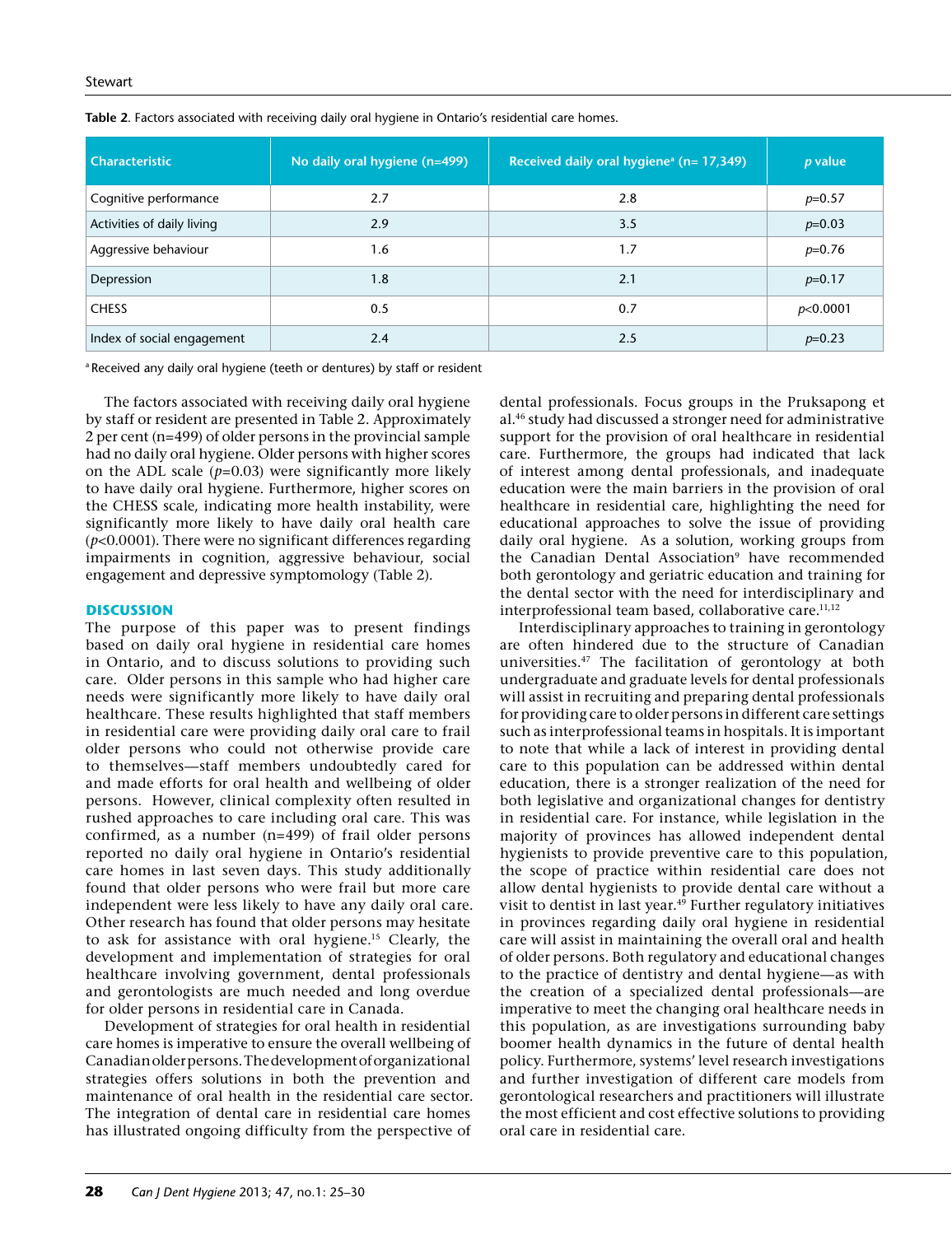## **Strengths and limitations**

These results add to the literature on oral health in residential care by empirically investigating the factors associated with receiving daily oral hygiene. Strengths include the analyses of mandated data collected in Ontario. Limitations to the research are based on clinical observations in residential care. The MDS 2.0 oral assessments are often assigned to health professionals who do not have the knowledge or expertise in assessing a mouth. Therefore, while the MDS 2.0 is designed to provide minimum data for policy implementation,<sup>49</sup> the frequencies of the oral health items that appear on the MDS 2.0 may be an underestimation of the true extent of the problem.<sup>48</sup>

## **CONCLUSIONS**

Improper oral hygiene practices lead to further oral health problems.<sup>37</sup> All residential care homes in Ontario had approximately 1 to 26 per cent of older persons experiencing oral health problems, such as problems chewing and mouth pain. These results have implications for those providing care to older persons. Chewing problems associated with or without dental pain are associated with physical problems with digestion,<sup>37</sup> leading to hunger and weight loss, and resulting in poorer nutritional outcomes.38 Other oral problems are associated with speech problems, reduced social activities and intimate relationships.37 Given the importance of proper nutrition in residential care, ensuring the prevention and maintenance of oral health throughout the lifespan inclusive of older population in residential care—should no longer be a recognized low priority for administrators and staff members.

Solutions to providing daily oral hygiene in residential care homes must be developed in collaboration with all members in residential care, including government officials. For instance, time efficiency must be considered for frontline staff members when designing strategies to improve oral health, as many care aids frequently state that oral care cannot be completed during the period between wake, dress and breakfast routines. Further, better support for dental professionals in residential care as valued members of a care team will be imperative to ensure residential care homes maintain the overall health of these older persons. Finally, any strategy to promote and maintain the overall health and wellbeing of older persons in residential care must always consider the autonomy of older persons while promoting independence.

## **References**

- 1. Statistics Canada. *Canadian Health Measures Survey.* [Cited 2012 March 29.] Available from www.statscan.gc.ca.
- 2. McNally M, Kenny N. Ethics in an Aging Society: Challenges for Oral Health Care. *J Can Dent Assoc*. 1999;65:623–26.
- 3. Stewart S, Stones MJ. Oral health and disruptive behavior in long-term care. *Senior Care Canada*. 2005;7:18–19.
- 4. MacEntee MI. Oral care for successful aging in long-term care. *J Public Health Dent*. 2000;60:326–29.
- 5. Locker D, Maggirias J, Quinoñez C. Income, dental insurance coverage, and financial barriers to dental care among Canadian adults. *J Public Health Dent.* 2011;71:327–34.
- 6. Kiyak HA, Reichmuth M. Barriers to and enablers of older adults' use of dental services. *J Dent Educ*. 2005;69:957–86.
- 7. Borreani E, Wright D, Scambler S, Gallagher J.E. Minimizing barriers to dental care in older people. *BMC Oral Health*. 2008;26:7–15.
- 8. Canadian Dental Hygiene Association. The federal budget: *What's in it for Dental Hygiene?* (News Release) [Cited 2012 April 20.] Available from www.cdha.ca [homepage].
- 9. Canadian Dental Association. *Report on Senior's Oral Health Care.* [Cited 2012 October ] Available from www.cda-acd.ca
- 10. Office of the Chief Dental Officer. *Working with First Nations and Inuit Health Branch's Children's Oral Health Initiative.* [Cited 2012 March 20.] First Nations and Inuit Health Branch. Retrieved from www.hc-sc.gc.ca
- 11. Jiang C, MacEntee MI. *Who's checking daily oral healthcare in*  long-term care? [Paper presented at the University of British Columbia Research Day.] Vancouver. 2012.
- 12. MacEntee MI, Thorne S, Kazanjian A. Conflicting priorities: oral health in long-term care. *Spec Care Dentist.* 1999;19:164–72.
- 13. Seniors Health Research Transfer Network. *Oral Health.* Communities of Practice. [Cited 2012 March 20.] Retrieved from www.shrtn.on.ca/community/oral-health-community-practice
- 14. University of British Columbia. *Elders Link with Dental Education and Research*. Geriatric Dentistry Program. [Cited 2012 March 20.] Available from www.elders.dentistry.ubc.ca/education/ products.asp
- 15. Dalhousie University. *Oral Health in Continuing Care Settings*. [Cited 2012 March 20.] Available from www.ahprc.dal.ca/ projects/oral-care/project-info.asp
- 16. Halton Oral Health Outreach Program. [Cited 2012 March 20.] Available from www.halton.ca/cms/one.aspx?objectId=14991
- 17. MacEntee MI, Wyatt B, Beatie L, Paterson B, Levy-Milne R, McCandless L, Kazanjian A. Provision of mouth care in longterm care facilities: an educational trial. *Community Dent Oral Epidemiol*. 2007;35:25–34.
- 18. Slavkin H, Baum B. The relationship of dental and oral pathology to systemic illness. *JAMA*. 2000; 284:1215–17.
- 19. Lateronico M, Segantini A, Cavallini F, Mascolo A, Garbarino F, Bondanza S, Debbia E, Blasi G. Periodontal disease and coronary heart disease: an epidemiological and microbiological study. *New Microbiol*. 2007;30:221–28.
- 20. Joshipura K, Douglass C, Willett W. Possible explanations for the tooth loss and cardiovascular disease relationship. *Ann Periodontol.* 1998;3:175–83.
- 21. Joshipura K, Ritchie C, Douglass C. Strength of evidence linking oral conditions and systemic disease. *Compend Contin Educ Dent Suppl*. 2000;(30):12–23.
- 22. Amar S, Han X. The impact of periodontal infection on systemic diseases. *Med Sci Monit.* 2003;9:291–99.
- 23. Soskolne W, Klinger A. The relationship between periodontal diseases and diabetes: an overview. *Ann Periodontol.* 2001;6:91–98.
- 24. Mojon P. Oral health and respiratory infection. *J Can Dent Assoc*. 2002;68:340–45.
- 25. Yoneyama T, Hashimoto K, Fukuda H, Ishida M, Arai H, Sekizawa K, Yamaya M, Sasaki H. Oral hygiene reduces respiratory infections in elderly bed-bound nursing home patients. *Arch Gerontol Geriatr.* 1996;22:11–19.
- 26. Yoshino A, Ebihara T, Ebihara S, Fuji H, Sasaki H. Daily oral care and risk factors for pneumonia among elderly nursing home patients. *JAMA*. 2001;286:2235–36.
- 27. Yoneyama T, Yoshida M, Ohrui T, Mukaiyama H, Okamoto H, Hoshiba K, Ihara S, Yanagisawa S, Arium S, Morita T, Hashimoto K, Sasaki H. Oral care reduces pneumonia in older patients in nursing homes. *J Am Geriatr Soc*. 2002;50:430–33.
- 28. Watando A, Ebihara S, Ebithara T, Okazaki T, Takahashi H, Asada M, Sasaki H. Daily oral care and cough reflex sensitivity in elderly. *Chest.* 2004;126:1066–70.